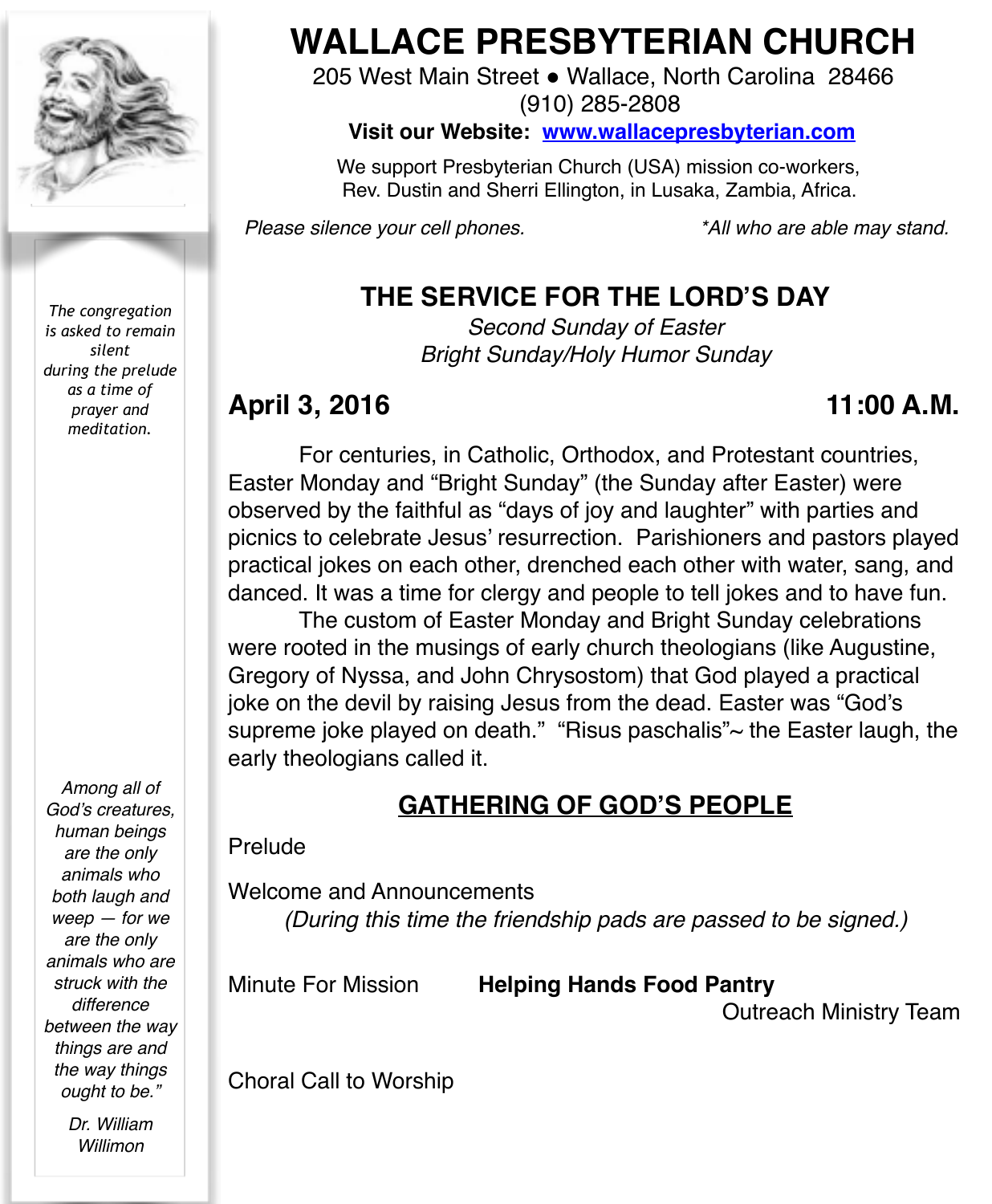Opening Sentences Mary Lila Blackburn

*Leader: People of God, sing praise! Give thanks to God's holy name!* **All: You have turned our mourning into joyful dancing.**

*Leader: You have taken away our funeral clothes, and clothed us with joy instead,*

**All: so that we might sing praises to you and not be silent!** *Leader: Shout triumphantly to the Lord, all the earth! Be happy! Rejoice! Sing your praises!*

**All: For God has made known his saving power, and every corner of the earth has seen God's salvation!**

\*Hymn #611 **"Joyful, Joyful, We Adore Thee"** HYMN TO JOY

\*Unison Prayer of Confession

 *God of joy, we know that you have blessed us richly, yet so often we are down in the dumps over silly disappointments. You have given us Jesus Christ, and raised him from the dead. You have promised us eternal life, but we act like we don't know it! Forgive us, God. Keep us mindful that you always have the last laugh, and that your promise is for true joy in every circumstance and life forever. Amen.*

\*Responsive Assurance of Pardon

*Leader: Christ is raised from the dead! Love wins! Hallelujah!* **All: Christ lives and reigns for us!** *Leader: Hallelujah!*

**All: In Jesus Christ, we are forgiven. Thanks be to God!**

\*Gloria Patri Hymn #581 *Glory Be to the Father*

### **PROCLAIMING GOD'S WORD**

Children's Sermon

#### Anthem **"Joy on the Mountain"** Pepper Choplin, 2013

*Let there be joy on the mountain, singing in the valley. Join the holy hosts of angels shouting "Christ the Lord is born." Shepherds on the hillside, watching all their sheep, Everyone is weary but there will be no sleep. Angels down from heaven bring the news to earth: A child is born, now celebrate His birth. When the shepherds heard the angels, they went into town. They followed their directions and when the child was found, They were so happy when they had seen the boy, They went out a-shouting for joy, shouting for joy on the mountain. Glory to God, peace on the earth. Christ the Lord is born! Lift up your voice and sing for joy. Now Christ is born. Let there be glory to God, let there be joy!*

*"Grant us, Lord, to suffer with you that we may become sharers in your glory, to spend these three days in grief that you may allow us the laugh of Easter grace."*

> *Peter Abelard (1079-1142)*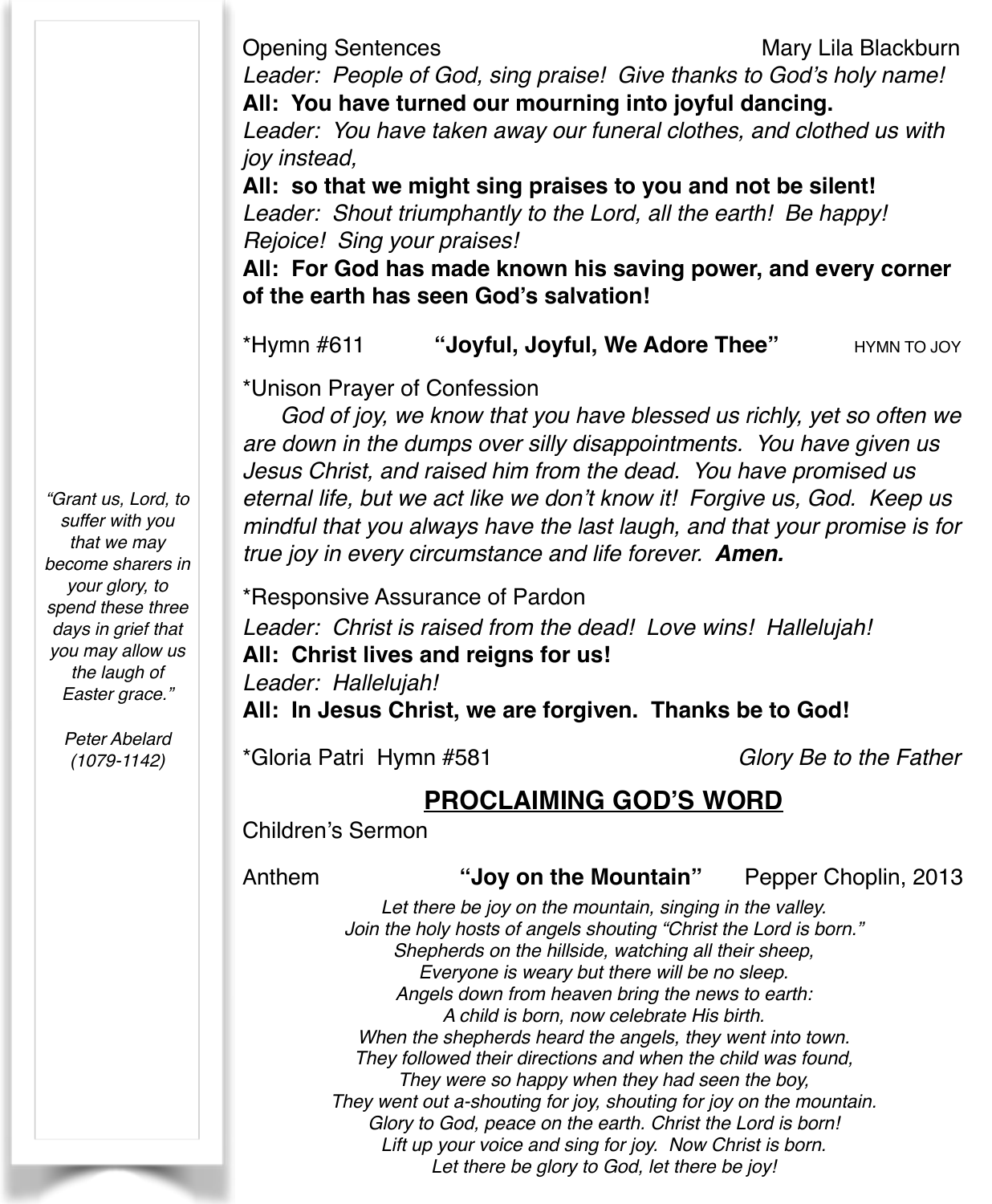Prayer for Illumination

*Living God, we are hungry for Good News. Let the heavenly food of scripture nourish us today in the ways of eternal life; through Jesus Christ, the bread of heaven. Amen.*

| Epistle Lesson              |                   | Mary Lila Blackburn   |
|-----------------------------|-------------------|-----------------------|
|                             | Philippians 4:4-7 | $+$ Page 955          |
| <b>Old Testament Lesson</b> | Psalm 126         | $+$ Page 499          |
| Sermon                      | "A Time to Laugh" | Dr. Philip K. Gladden |

A Time for Reflection

**Offertory** 

## **GIVING THANKS TO GOD**

Presentation of Tithes and Offerings Recognition and Welcome of New Members

\*Doxology and Prayer of Dedication *Praise God from whom all blessings flow; Praise Him all creatures here below; Praise Him above ye heavenly host; Praise Father, Son, and Holy Ghost. Amen.*

\*The Affirmation of Faith The Apostles' Creed

I believe in God the Father Almighty, Maker of heaven and earth, And in Jesus Christ his only Son our Lord; who was conceived by the Holy Ghost, born of the Virgin Mary, suffered under Pontius Pilate, was crucified, dead, and buried; he descended into hell; the third day he rose again from the dead; he ascended into heaven, and sitteth on the right hand of God the Father Almighty; from thence he shall come to judge the quick and the dead. I believe in the Holy Ghost, the holy catholic Church, the communion of saints, the forgiveness of sins, the resurrection of the body, and the life everlasting. **Amen.**

\*Hymn of Preparation #246 **"Christ Is Alive!"** TRURO

The Sacrament of the Lord's Supper

- The Invitation to the Table
	- The Words of Institution
- The Great Prayer of Thanksgiving with the Lord's Prayer
- The Distribution of the Elements
- The Prayer After Communion

*"For everything there is a season, and a time for every matter under heaven: a time to weep, and a time to laugh; a time to mourn, and a time to dance."*

*Ecclesiastes 3:1, 4*

*Friends, this is the joyful feast of the people of God! They will come from east and west, and from north and south, and sit at table in the kingdom of God.*

"I come with joy, a child of God, forgiven, loved, and free, the life of Jesus to recall, in love laid down for me, in love laid down for me."

Hymn #515, *I Come with Joy*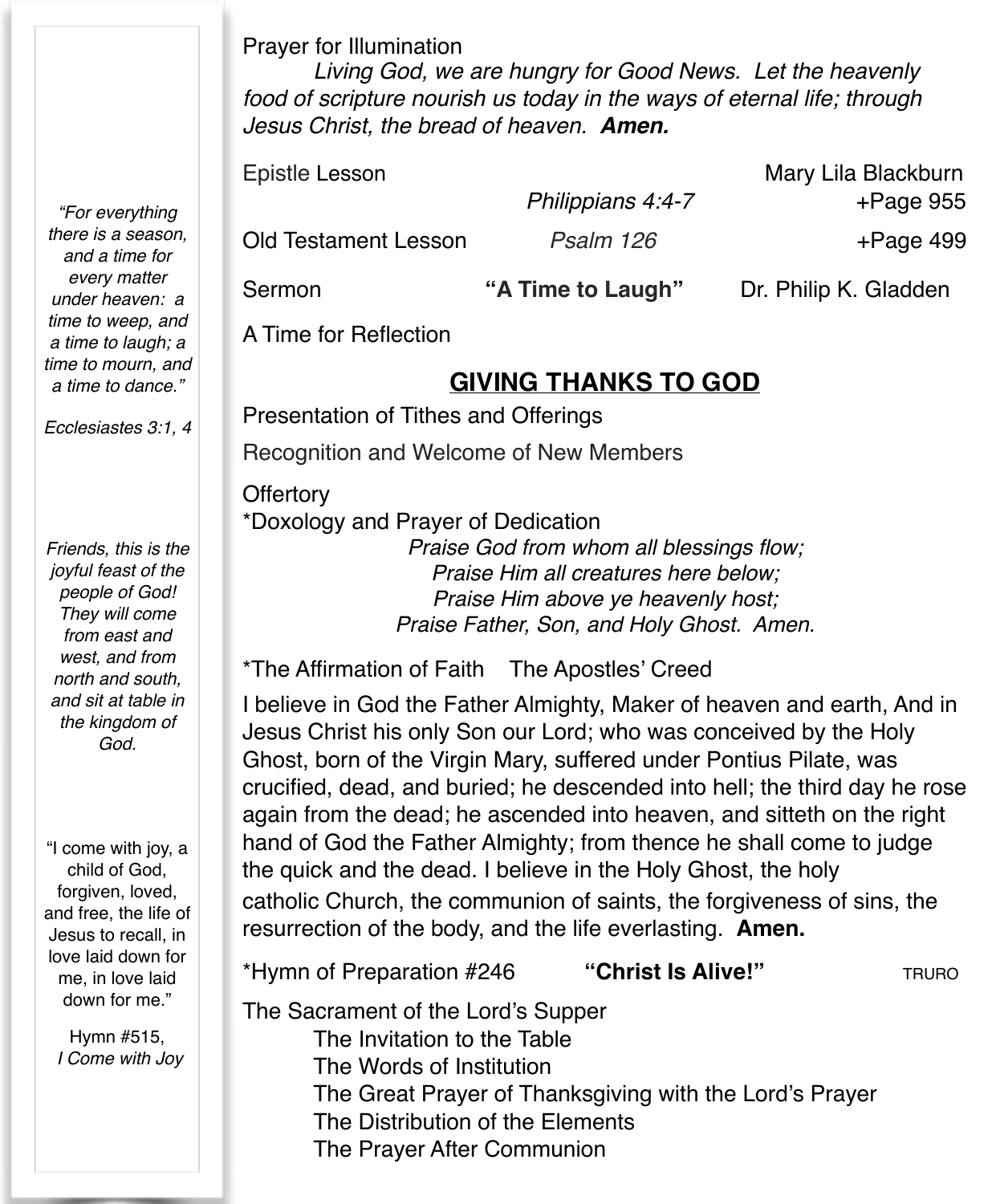\*Congregational Choral Benediction **Paul** Lintern

#### !! ! **"Go Tell It on the Mountain"** ! !

Chorus: Go tell it on the mountain, over the hills and everywhere, Go tell it on the mountain that Jesus is alive.

While soldiers watched the gravesite that quiet Sunday dawn there came a big commotion and then the storm was gone.

**Chorus** 

The women found no body their spices to anoint; instead they found an angel, God's message to appoint.

**Chorus** 

Go from where He isn't to where He said He'd be. An Easter-time reunion: in life eternally.

**Chorus** 

\*Postlude

\*All who are able may stand. +*The page number in the pew Bible.* 

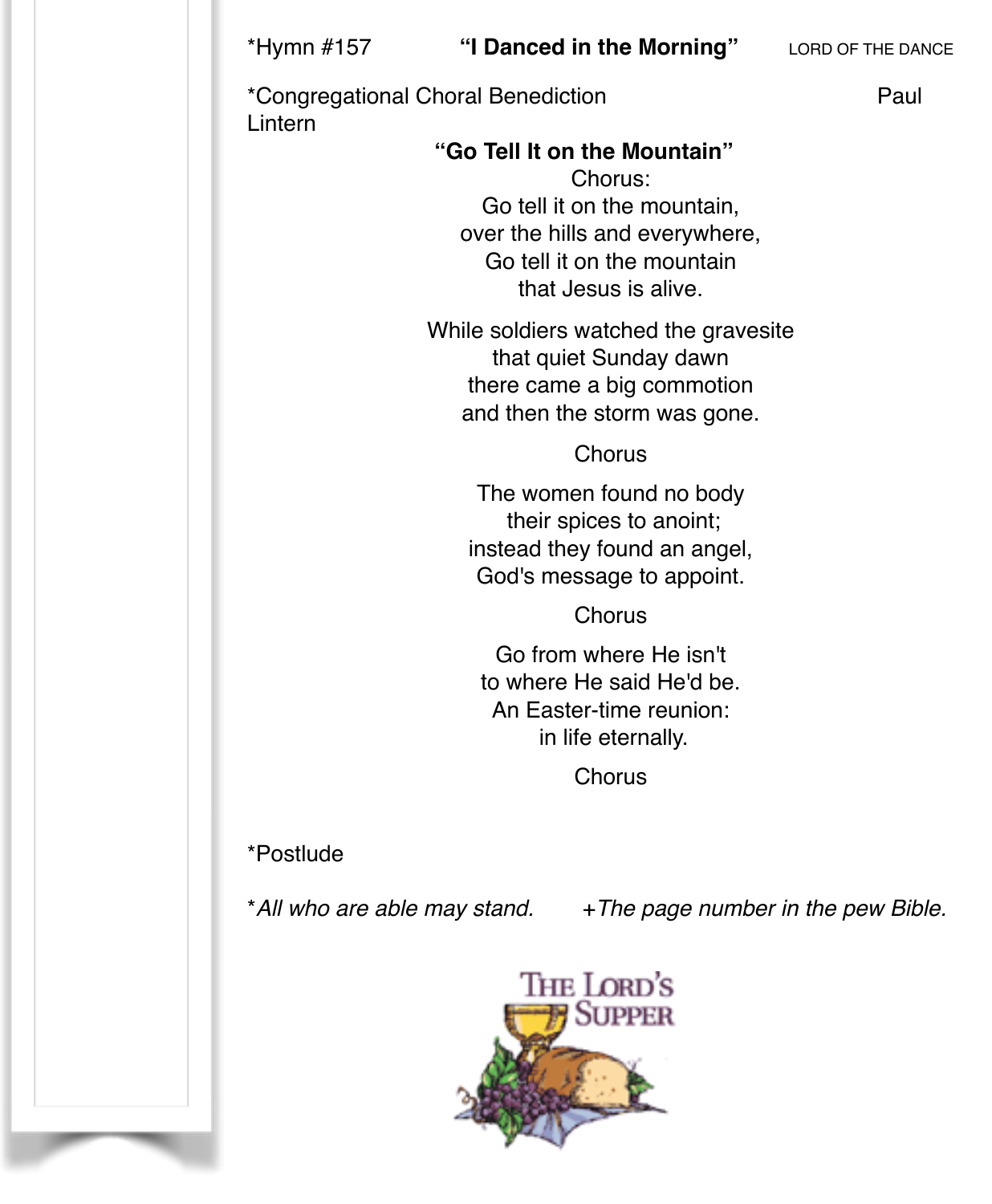## **WEEKLY CALENDAR**

| Sunday, April 3    | $9:40$ am     | <b>Opening Assembly</b>                          |
|--------------------|---------------|--------------------------------------------------|
|                    | 10:00 am      | <b>Sunday School</b>                             |
|                    | $11:00$ am    | <b>Worship with Communion</b>                    |
|                    | 5:00-7:00 pm  | Youth Fellowship                                 |
| Monday, April 4    | 10:30 am      | Circle #1: Church Office Building                |
| Tuesday, April 5   | $6:30$ am     | Coffee, Room 304                                 |
|                    | 7:00-7:30 am  | SonRise Worship, Room 304                        |
|                    | 12:15-2:00 pm | Board of Pensions Luncheon, Fellowship Hall      |
|                    | $10:30$ am    | Circle #3: Nettie Batchelor                      |
|                    | 6:30 pm       | Presbyterian Men, Rockfish Presbyterian Ch.      |
|                    | $7:00$ pm     | Circle #4: Cindy Barrow                          |
| Wednesday, April 6 | 10:00 am      | <b>Bible Study, Church Office Building</b>       |
|                    | 6:00 pm       | <b>Handbells</b>                                 |
|                    | 7:30 pm       | <b>Choir Practice</b>                            |
| Friday, April 8    | 6:30 pm       | <b>BBQ Supper &amp; The Presbyterian Pickers</b> |

## **NOTES AND ANNOUNCEMENTS**

- **" Our worship leader** today is Mary Lila Blackburn, daughter of Michael and Mary Hart Blackburn. Mary Lila is an 8th grader at Harrells Christian Academy.
- **" We welcome** Connie and Michelle Teetz as our newest members. They come to us by transfer from the Living Savior Lutheran Church in Fairfax Station, Virginia. Welcome Connie and Michelle!
- **Today we celebrate** the sacrament of the Lord's Supper. All who put their trust in Jesus Christ as Lord and Savior and have been baptized in his name are welcome at the table.



*The sanctuary flowers are in honor of Tim and RJ Peppe on the occasion of their 8th wedding anniversary.*



*Dear Church Family, Again we wish to thank this unbelievable church for all the food, phone calls, visits and prayers. Thomas would be proud; and we, his family have received comfort, strength and encouragement for the coming days.* 

> With love we say thanks, ! ! ! ! *Lois, Steve, Art and Eric*